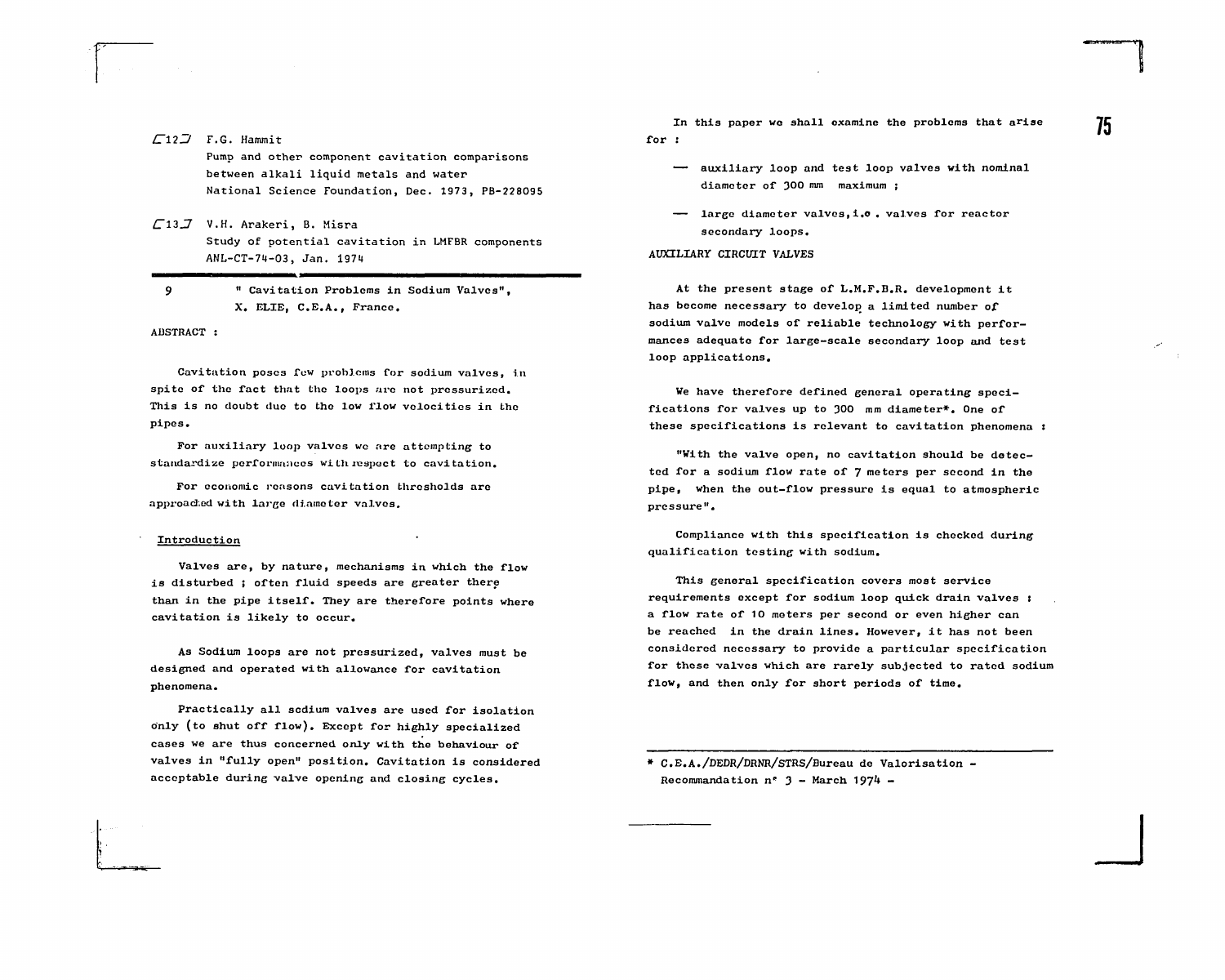# a) Gate Valves (Figure 1)

Gate valve designs are particularly advantageous from the standpoint of cavitation :

- The fluid is not subjected to changes in flowdirection ;
- Full or practically full flow section ;
- Few or no obstacles in the flow channel.

Specifications compliance thus poses no manufacturing problems.

No operating incidents have ever occurred with this type of valve, particularly as flow rates in existing loops only rarely exceed 5 m/sec.

## b) Globe Valves (Figure Z)

Fluid flow in globe valves is considerably more disturbed than for gate valves, because of the modified flow direction and the presence of obstructions in the flow channel.

The difference between the two types of valves is readily apparent in their respective pressure drop coefficients with respect to line flow-velocity

$$
K \leq 0.5
$$
 for gate values ;

$$
\mathbf{A} \leq \mathbf{A} \text{ for } \mathbf{B} \text{ is a function of } \mathbf{A}
$$

where 
$$
K = \frac{\Delta p}{\frac{1}{2} \rho v^2}
$$

Valves of this type are frequently subject to cavitation phenomena in operation on test loops, even in wide-open configuration and at flow rates of 5 m/sec. In most cases, however, such cavitation is imperceptible except with high-precision measuring techniques, and may be disregarded.

No visible effects (erosion) have ever been observed from 'this cavitation.

A significant example is provided by the initial sodium cavitation test program in May, 1969, on an existing loop used to calibrate flowmeters : a large number of globe valves had to be removed from the circuit, as they induced spurious noise sufficient to impair acoustic methods of detecting the cavitation threshold in the tost section.

In the RAFSODIE, PHENIX and SUPER-PHENIX reactors, globe valves are used only on circuits where the flow rate does not exceed 3 m/sec. Cavitation is thus unlikely to occur and has, in fact, not been detected to date.

Sodium qualification testing, which begins in 1976. will show whether globe valves can meet specification criteria (i.e. no cavitation at a flow rate of 7 m/sec).

# LARGE-DIAMETER VALVES

The large-diameter valves on reactor secondary circuits are used to isolate the steam generators at actuation speeds which vary according to the individual reactor design.

### a) PHENIX valves (Figure 3)

Combination plug—gate valves are used in PHENIX, with quarter-turn actuator for lateral plug closure and withdrawal.

For reasons of cost economy, restricted-flow valves have been used (38O mm dia. flow section for 500 mm dia. in the pipe).

Under rated flow conditions, tho mean flow rate at the neck is approximately 7,8 m/sec., with an outflow pressure of about  $4$  bars absolute.

**j**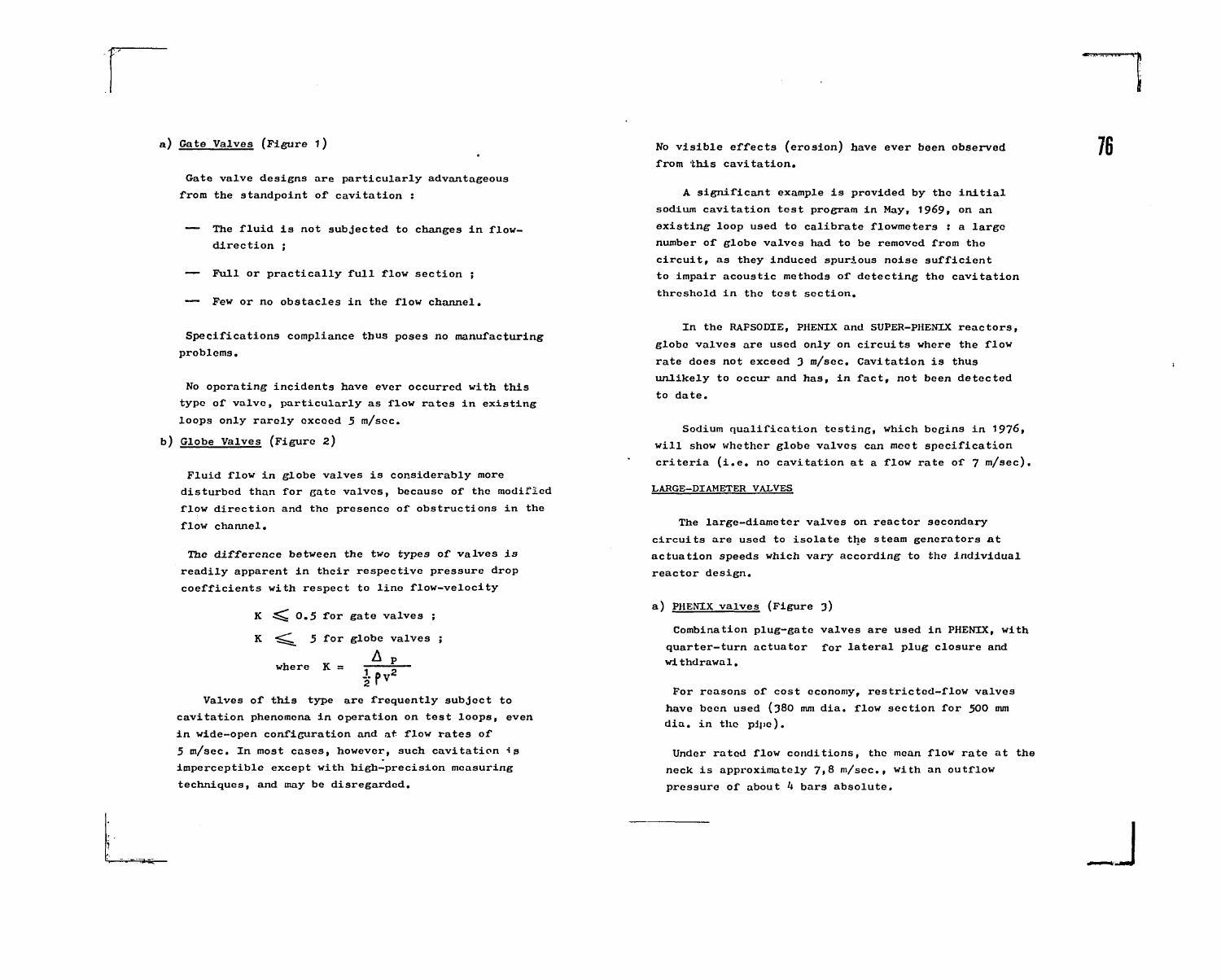No cavitation has been detected in open position during testing with water or in normal reactor service.

b) SUPER-PHENIX valves (Figure  $4$ )

As the cost of extrapolating PHENIX valves to SUPER-PHENIX would have been prohibitive, research efforts were turned to developing butterfly isolation valves with the valve stem offset from the disc plane. It is assumed that such designs will provide adequate seat leakage characteristics under projected operating conditions.

A 900 mm prototype valve has been built and is scheduled for testing in water at full nominal flow rate in 1976.

Rated flow speeds in SUPER-PHENIX will be 5 m/sec, and downstream pressure will be approximately  $4$  bars absolute. No cavitation problems should arise under these conditions, in spite of the presence of a permanent obstruction in the flow channel-.

For subsequent reactor designs, economic feasibility studies indicate that it would be advantageous to increase the flow speed in the secondary lines, thus reducing both the total sodium mass and the mass of steel structures.

Of course there is an upper limit beyond which cavitation will occur, and the major question is whether or not this limit is reached before the point of maximum economy.

At present this question remains unanswerable for two reasons :

- the cavitation threshold of such valves is not yet known ;
- the optimum flow speed is dependent on the design characteristics of the loop.

### CONCLUSION

Sodium valve design and the relatively low flow speeds encountered in sodium loops are such that no serious cavitation problems arise even in low pressure operation.

It must be kept in mind, however, that valves are among the loop components which are most sensitive to cavitation phenomena.



**FIG.1 GATE VALVES**

**J**